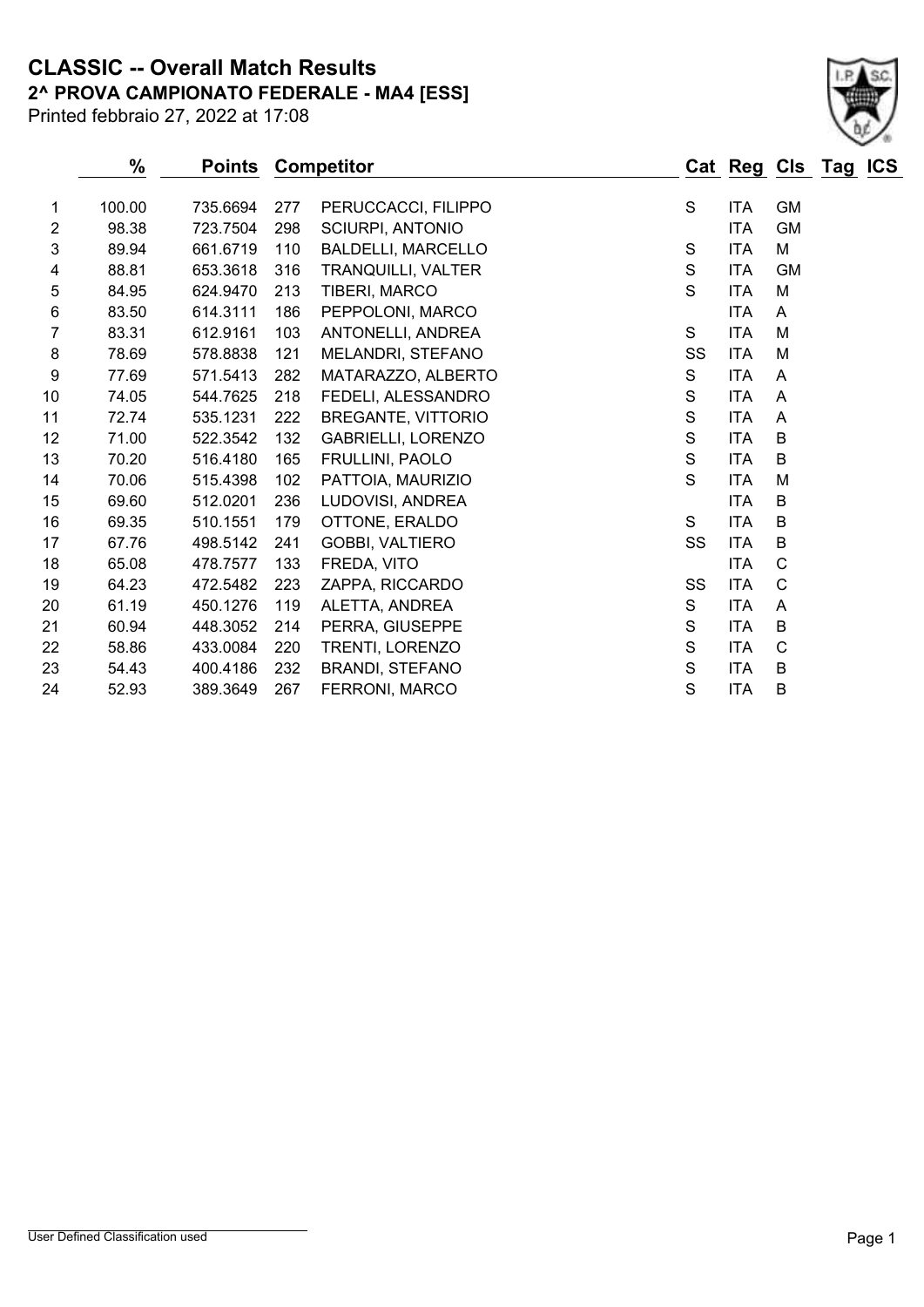Printed febbraio 27, 2022 at 17:08 **2^ PROVA CAMPIONATO FEDERALE - MA4 [ESS] OPEN -- Overall Match Results**

|                | $\%$   | <b>Points</b> |     | <b>Competitor</b>         |    | Cat Reg Cls Tag ICS |   |  |
|----------------|--------|---------------|-----|---------------------------|----|---------------------|---|--|
| 1              | 100.00 | 772.1508      | 177 | <b>GATTI, ALESSIO</b>     | J  | <b>ITA</b>          | м |  |
| $\overline{2}$ | 93.25  | 720.0103      | 239 | <b>VALENTINI, LUCA</b>    |    | <b>ITA</b>          | A |  |
| 3              | 93.24  | 719.9270      | 148 | PACCIANI, MASSIMO         | S  | <b>ITA</b>          | м |  |
| 4              | 88.21  | 681.1081      | 289 | CHECCUCCI, FEDERICO       |    | <b>ITA</b>          | м |  |
| 5              | 87.48  | 675.5101      | 248 | <b>CECCARINI, STEFANO</b> |    | <b>ITA</b>          | A |  |
| 6              | 85.85  | 662.8531      | 246 | GILI, RICCARDO            | S  | <b>ITA</b>          | A |  |
| 7              | 81.22  | 627.1075      | 221 | <b>GIANESSI, GIANLUCA</b> |    | <b>ITA</b>          | B |  |
| 8              | 80.96  | 625.1079      | 153 | <b>BONI, LORENZO</b>      |    | <b>ITA</b>          | B |  |
| 9              | 80.20  | 619.2926      | 155 | <b>MENCARELLI, GINO</b>   | S  | <b>ITA</b>          | A |  |
| 10             | 79.38  | 612.9121      | 184 | <b>VALENTINI, ROBERTO</b> | S  | <b>ITA</b>          | A |  |
| 11             | 75.28  | 581.3010      | 176 | <b>SENSI, FRANCO</b>      | SS | <b>ITA</b>          | A |  |
| 12             | 71.36  | 551.0424      | 131 | FRANGIOSA, FABIO          | S  | <b>ITA</b>          | B |  |
| 13             | 54.32  | 419.4063      | 200 | MINUCCI, LUCA             | S  | ITA                 | D |  |

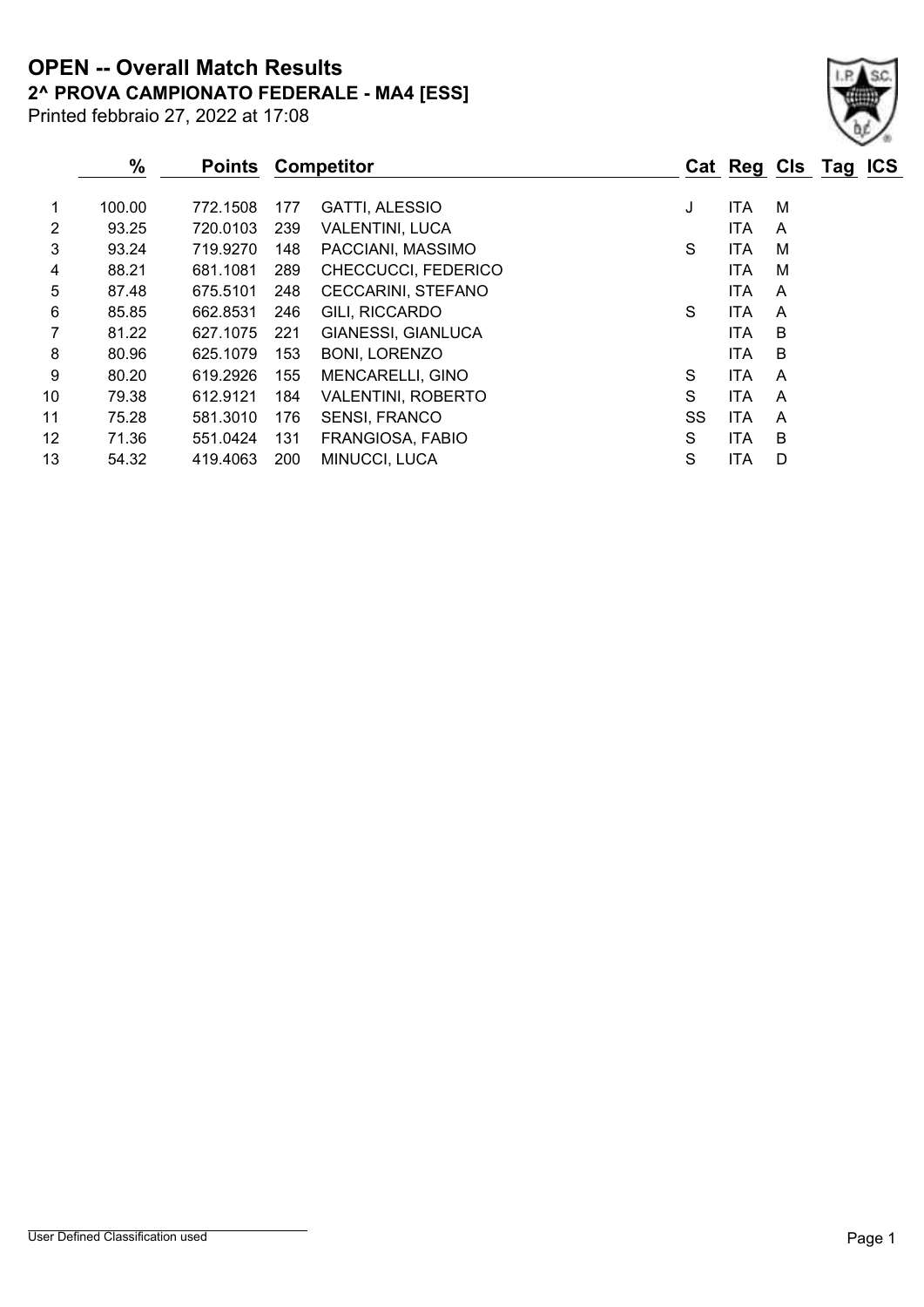**2^ PROVA CAMPIONATO FEDERALE - MA4 [ESS] PISTOL CALIBER -- Overall Match Results**

Printed febbraio 27, 2022 at 17:08

## **% Points Competitor Cat Reg Cls Tag ICS** 1 100.00 755.4760 142 MOLLUZZO, MASSIMILIANO S ITA 2 92.84 701.4165 173 ALBERTONI, ALBERTO S ITA 3 87.26 659.2271 301 LIBERTI, GIOVANNI FURIO SS ITA 4 86.47 653.2809 228 CHIAVINI, MAURIZIO S ITA 5 77.72 587.1801 172 SIMONCELLI, LUCA S ITA 6 0.00 0.0000 309 IACOMINI, STEFANO S ITA

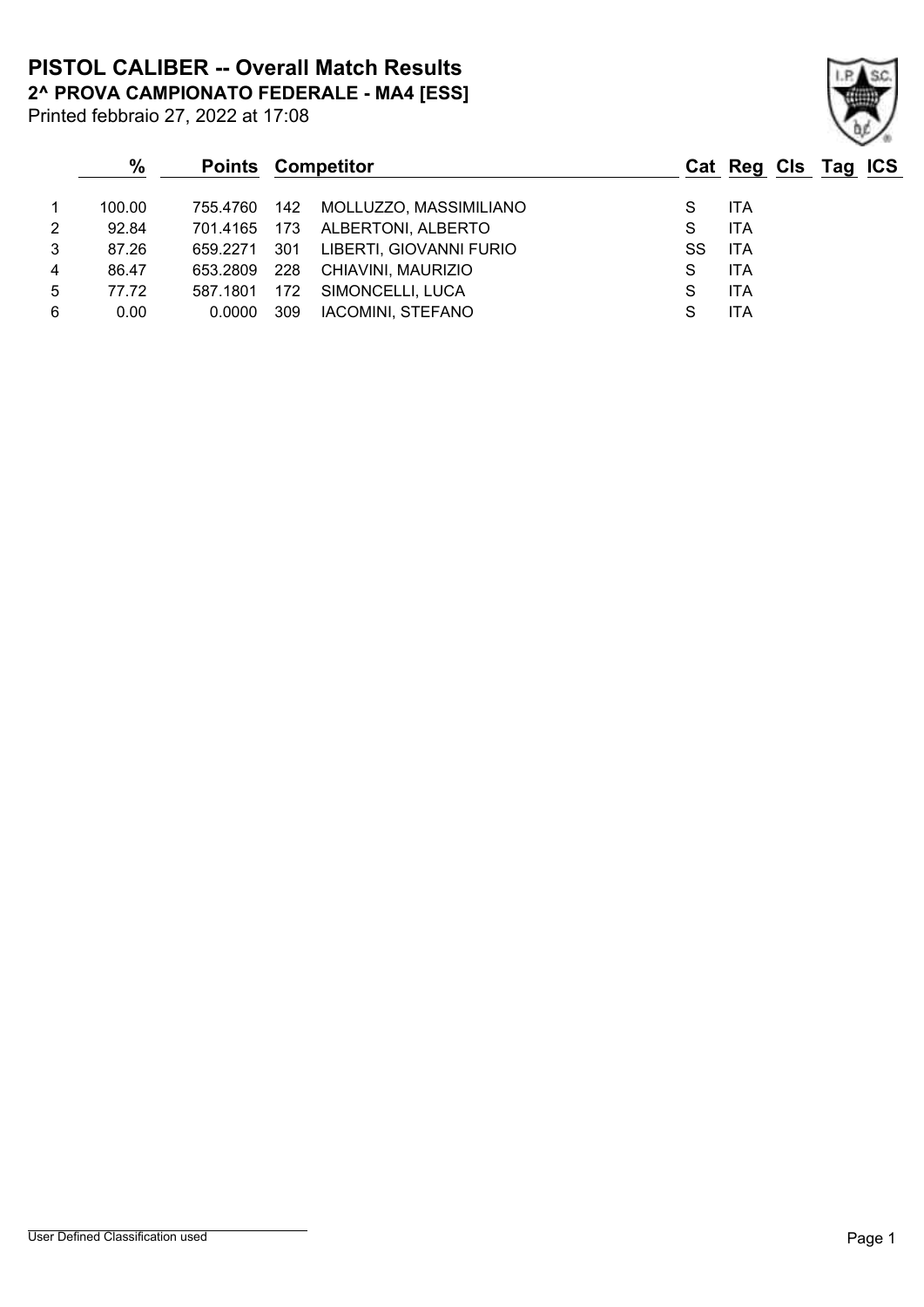**2^ PROVA CAMPIONATO FEDERALE - MA4 [ESS] PRODUCTION -- Overall Match Results**

Printed febbraio 27, 2022 at 17:08

|                  | $\%$   | <b>Points</b> |     | <b>Competitor</b>        |    | Cat Reg Cls Tag ICS |             |  |
|------------------|--------|---------------|-----|--------------------------|----|---------------------|-------------|--|
| 1                | 100.00 | 781.2925      | 304 | TRIONFETTI, FEDERICO     | J  | ITA                 | <b>GM</b>   |  |
| $\overline{c}$   | 96.06  | 750.5007      | 124 | CARAPACCHI, MIRKO        |    | <b>ITA</b>          | <b>GM</b>   |  |
| 3                | 90.72  | 708.7677      | 271 | TOSI, VALENTINO          |    | <b>ITA</b>          | M           |  |
| 4                | 84.56  | 660.6565      | 203 | FALASCHI, FILIPPO        |    | <b>ITA</b>          | A           |  |
| 5                | 83.03  | 648.6683      | 161 | MARASCO, ANTONIO GIOVANN |    | <b>ITA</b>          | A           |  |
| 6                | 82.30  | 642.9881      | 189 | GIUNCHIGLIA, ILARIA      | L  | <b>ITA</b>          | M           |  |
| $\overline{7}$   | 81.32  | 635.3414      | 297 | RANDAZZO, LICIA          | L  | <b>ITA</b>          | B           |  |
| $\,8\,$          | 80.81  | 631.3663      | 163 | COZZELLA, STEFANO        |    | <b>ITA</b>          | B           |  |
| $\boldsymbol{9}$ | 79.99  | 624.9895      | 253 | SAULINO, EMILIO          | S  | <b>ITA</b>          | M           |  |
| 10               | 79.34  | 619.8448      | 100 | BALESTRINI, BARBARA      | L  | <b>ITA</b>          | B           |  |
| 11               | 77.65  | 606.6452      | 108 | PIERUCCI, FRANCESCO      | J  | <b>ITA</b>          | D           |  |
| 12               | 77.39  | 604.6141      | 208 | PIGINI, GIUSEPPE         |    | <b>ITA</b>          | D           |  |
| 13               | 76.15  | 594.9930      | 170 | GIORNELLI, MASSIMILIANO  |    | <b>ITA</b>          | B           |  |
| 14               | 75.82  | 592.3415      | 211 | MAGGITTI, JONATA         |    | <b>ITA</b>          | $\sf B$     |  |
| 15               | 75.78  | 592.0506      | 283 | PALIANI, LEONARDO        | J  | <b>ITA</b>          | $\sf B$     |  |
| 16               | 75.51  | 589.9373      | 224 | LUDOVISI, LORENZO        | J  | <b>ITA</b>          | D           |  |
| 17               | 75.29  | 588.2526      | 105 | BOVOLENTA, ALESSIO       | J  | ITA                 | B           |  |
| 18               | 74.15  | 579.2941      | 245 | PANFILI, MATTEO          | S  | <b>ITA</b>          | $\sf B$     |  |
| 19               | 74.12  | 579.0894      | 114 | POLLICE, ALESSIO         | S  | <b>ITA</b>          | $\sf B$     |  |
| 20               | 71.18  | 556.0956      | 174 | <b>BAIOCCO, FEDERICO</b> |    | <b>ITA</b>          | B           |  |
| 21               | 70.66  | 552.0719      | 120 | IACOPINO, SIMON          | S  | <b>ITA</b>          | A           |  |
| 22               | 69.96  | 546.5739      | 285 | CARINCI, VALERIO         | J  | <b>ITA</b>          | $\sf B$     |  |
| 23               | 68.42  | 534.5473      | 242 | MESCHINI, MIRCHO         |    | <b>ITA</b>          | B           |  |
| 24               | 67.81  | 529.7774      | 287 | <b>SCIMMI, MARGOT</b>    | L  | <b>ITA</b>          | $\mathsf C$ |  |
| 25               | 67.79  | 529.6415      | 144 | CEPPI, IVANO             | S  | <b>ITA</b>          | $\sf B$     |  |
| 26               | 67.72  | 529.0726      | 313 | GALLETTI, FABRIZIO       | S  | <b>ITA</b>          | $\sf B$     |  |
| 27               | 67.58  | 528.0041      | 181 | OLMI, CRISTIAN           |    | <b>ITA</b>          | $\mathsf C$ |  |
| 28               | 66.69  | 521.0593      | 167 | ZEPPONI, SIMONE          |    | <b>ITA</b>          | $\mathsf C$ |  |
| 29               | 66.45  | 519.1790      | 143 | GIORNI, LEONARDO         |    | <b>ITA</b>          | B           |  |
| 30               | 65.87  | 514.6439      | 252 | <b>CERONI, ANDREA</b>    |    | <b>ITA</b>          | B           |  |
| 31               | 65.45  | 511.3816      | 138 | PAOLETTI, RICCARDO       | S  | <b>ITA</b>          | D           |  |
| 32               | 63.83  | 498.6969      | 268 | FRANGIONI, LEONARDO      |    | <b>ITA</b>          | C           |  |
| 33               | 62.59  | 489.0136      | 210 | REMIA, GIANLUCA SERAFI   | S  | <b>ITA</b>          | $\mathsf C$ |  |
| 34               | 61.80  | 482.8077      | 201 | VIRGILIO, DENNI          |    | <b>ITA</b>          | B           |  |
| 35               | 61.24  | 478.4960      | 226 | LANDI, ANDREA            |    | ITA                 | $\mathsf D$ |  |
| 36               | 60.75  | 474.6462      | 265 | VOLPE, MASSIMILIANO      | S  | <b>ITA</b>          | $\mathsf C$ |  |
| 37               | 59.74  | 466.7597      | 154 | <b>GRETTER, CLAUDIO</b>  | SS | <b>ITA</b>          | C           |  |
| 38               | 59.56  | 465.3085      | 227 | <b>GRILLO, SALVATORE</b> |    | <b>ITA</b>          | D           |  |
| 39               | 58.69  | 458.5101      | 217 | ROMETTI, DANIELE         |    | ITA                 | B           |  |
| 40               | 58.28  | 455.3331      | 118 | <b>VALERIANI, MARCO</b>  |    | <b>ITA</b>          | $\mathsf C$ |  |
| 41               | 58.27  | 455.2283      | 275 | FERRINI, ROBERTO         |    | <b>ITA</b>          | D           |  |
| 42               | 58.16  | 454.4004      | 264 | GIANDOMENICO, MAURIZIO   | S  | ITA                 | D           |  |
| 43               | 57.74  | 451.1569      | 130 | FIORINI, ROBERTO         | S  | ITA                 | $\mathsf C$ |  |
| 44               | 57.41  | 448.5163      | 274 | MIGNANI, MARIO ALBERTO   | SS | <b>ITA</b>          | A           |  |
| 45               | 57.32  | 447.8421      | 284 | MORGIA, VICTORIA         | L  | <b>ITA</b>          | C           |  |
| 46               | 57.06  | 445.7849      | 230 | BERNARDO CIDDIO, PAOLO   |    | <b>ITA</b>          | D           |  |
| 47               | 56.99  | 445.2726      | 117 | PEPE, ANGELO             |    | ITA                 | B           |  |
| 48               | 56.94  | 444.8877      | 141 | MADDALONI, MARCO         |    | ITA                 | D           |  |
|                  |        |               |     |                          |    |                     |             |  |

User Defined Classification used **Page 1** 



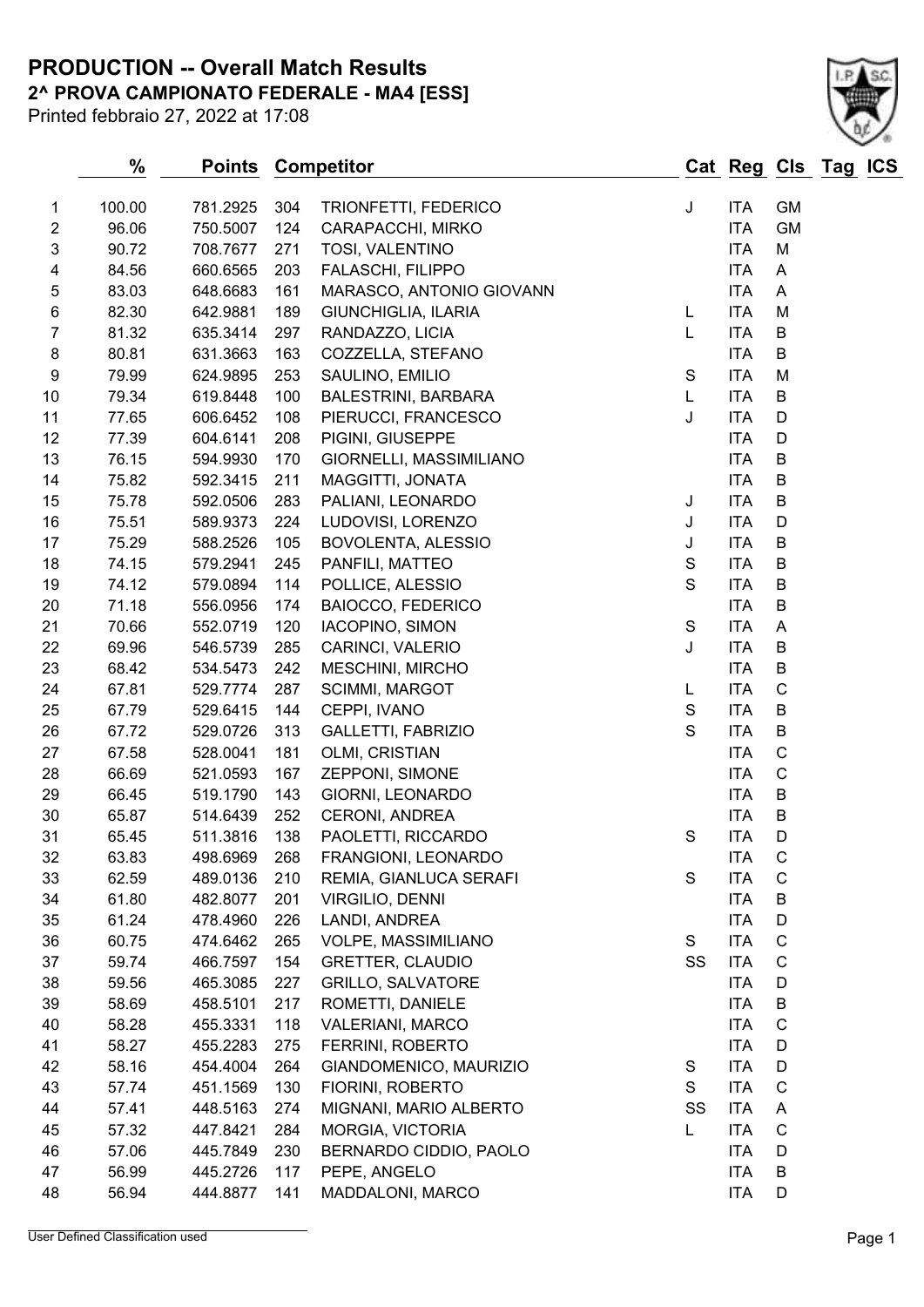**2^ PROVA CAMPIONATO FEDERALE - MA4 [ESS] PRODUCTION -- Overall Match Results**

Printed febbraio 27, 2022 at 17:08

|    | %     |          |     | <b>Points Competitor</b>     |             | Cat Reg Cls Tag ICS |             |  |
|----|-------|----------|-----|------------------------------|-------------|---------------------|-------------|--|
| 49 | 56.85 | 444.1926 | 225 | VITALI, LUCIO                | SS          | <b>ITA</b>          | $\mathsf C$ |  |
| 50 | 56.51 | 441.5105 | 255 | <b>BONACCI, DAVIDE</b>       |             | <b>ITA</b>          | $\mathsf C$ |  |
| 51 | 55.89 | 436.6638 | 183 | LANDI, LUCA                  | S           | <b>ITA</b>          | $\mathsf C$ |  |
| 52 | 55.27 | 431.8251 | 209 | FILIPPINI, GIUSEPPE          | SS          | <b>ITA</b>          | $\mathbf C$ |  |
| 53 | 55.15 | 430.8568 | 146 | NAPOLITANO, RAFFAELE         | S           | <b>ITA</b>          | $\mathbf C$ |  |
| 54 | 55.14 | 430.7913 | 258 | D'ATTANASIO, PAOLO           | S           | <b>ITA</b>          | $\mathsf C$ |  |
| 55 | 55.14 | 430.7787 | 160 | ROCCHI, DAVIDE               | $\mathbb S$ | <b>ITA</b>          | $\mathbf C$ |  |
| 56 | 55.06 | 430.1832 | 190 | SABATINI, SILVERIO           | S           | <b>ITA</b>          | D           |  |
| 57 | 54.56 | 426.2620 | 204 | REGINA, LUCA                 |             | <b>ITA</b>          | $\mathbf C$ |  |
| 58 | 53.45 | 417.5726 | 307 | DEL PESCHIO, LIBERATORE CORR | S           | <b>ITA</b>          | D           |  |
| 59 | 52.68 | 411.5835 | 308 | PONZIO, FABRIZIO             | S           | <b>ITA</b>          | $\mathsf C$ |  |
| 60 | 51.94 | 405.8245 | 249 | MANISCALCO, ALESSANDRO       |             | <b>ITA</b>          | D           |  |
| 61 | 50.54 | 394.8478 | 231 | <b>BOLLANTE, ALBERTO</b>     | $\mathbf S$ | <b>ITA</b>          | $\sf B$     |  |
| 62 | 49.32 | 385.3070 | 216 | DUCA, PAOLO                  | S           | <b>ITA</b>          | $\mathbf C$ |  |
| 63 | 48.98 | 382.6757 | 149 | LEONARDI, ROBERTO            |             | <b>ITA</b>          | D           |  |
| 64 | 48.22 | 376.7356 | 175 | FILIPPI VISCONTI, LUCA       |             | <b>ITA</b>          | D           |  |
| 65 | 47.33 | 369.7806 | 169 | <b>GRIFI, FEDERICO</b>       |             | <b>ITA</b>          | D           |  |
| 66 | 46.93 | 366.6721 | 250 | GRAZIANI, LORENZO            |             | <b>ITA</b>          | D           |  |
| 67 | 46.44 | 362.8508 | 311 | CAPUZZI, ALESSANDRO          |             | <b>ITA</b>          | $\mathbf C$ |  |
| 68 | 45.58 | 356.1410 | 306 | DI FRANCESCO, MASSIMO        | SS          | <b>ITA</b>          | D           |  |
| 69 | 45.47 | 355.2664 | 112 | MENETTI, ALESSIO             | S           | <b>ITA</b>          | D           |  |
| 70 | 45.42 | 354.8691 | 243 | PAFFARINI, FEDERICO          |             | <b>ITA</b>          | D           |  |
| 71 | 44.97 | 351.3492 | 187 | SEDDIO, DARIO                | S           | <b>ITA</b>          | D           |  |
| 72 | 44.68 | 349.1069 | 257 | <b>BUFALINI, WALTER</b>      | S           | <b>ITA</b>          | D           |  |
| 73 | 44.10 | 344.5519 | 197 | FISCALETTI, IGNAZIO          |             | <b>ITA</b>          | D           |  |
| 74 | 43.77 | 341.9439 | 198 | LEONE, GIOVANNI              |             | <b>ITA</b>          | D           |  |
| 75 | 43.34 | 338.6434 | 272 | BORSELLINI, FRANCESCO MARIA  |             | <b>ITA</b>          | D           |  |
| 76 | 42.53 | 332.3185 | 305 | <b>BRAVETTI, ANDREA</b>      |             | <b>ITA</b>          | D           |  |
| 77 | 42.25 | 330.0823 | 280 | RINALDI, LEONARDO            | SS          | <b>ITA</b>          | $\mathsf C$ |  |
| 78 | 41.96 | 327.8684 | 279 | NOVELLO, GUIDO               | S           | <b>ITA</b>          | D           |  |
| 79 | 41.90 | 327.3929 | 263 | GIOVAGNOLI, PAOLO            | S           | <b>ITA</b>          | D           |  |
| 80 | 41.44 | 323.7707 | 195 | <b>BEATO, PAOLO</b>          | S           | <b>ITA</b>          | C           |  |
| 81 | 40.88 | 319.3557 | 262 | RIGHETTI, CLAUDIO            | $\mathbb S$ | <b>ITA</b>          | D           |  |
| 82 | 38.41 | 300.0815 | 238 | PAOLUCCI, PAOLO              | S           | <b>ITA</b>          | D           |  |
| 83 | 36.68 | 286.5472 | 254 | PERGOLESI, CORRADO           | S           | <b>ITA</b>          | D           |  |
| 84 | 36.47 | 284.9367 | 294 | PATANÈ, GIAMPAOLO            |             | <b>ITA</b>          | D           |  |
| 85 | 35.62 | 278.2942 | 107 | PETRACCA, ANDREA             | J           | <b>ITA</b>          | D           |  |
| 86 | 35.39 | 276.4836 | 139 | CIOCIOLA, MAURO              | SS          | <b>ITA</b>          | D           |  |
| 87 | 32.87 | 256.7764 | 128 | DUMITRESCU, SANDRA SYBEL     | L.          | <b>ITA</b>          | D           |  |
| 88 | 29.59 | 231.2034 | 293 | RICCI, GIANNETTO             | SS          | <b>ITA</b>          | D           |  |
| 89 | 28.35 | 221.4829 | 191 | FOCA, NICOLETA               | L.          | ITA                 | D           |  |
| 90 | 7.81  | 61.0578  | 273 | IACOBONI, ROBERTO            | SS          | ITA                 | D           |  |
|    |       |          |     |                              |             |                     |             |  |

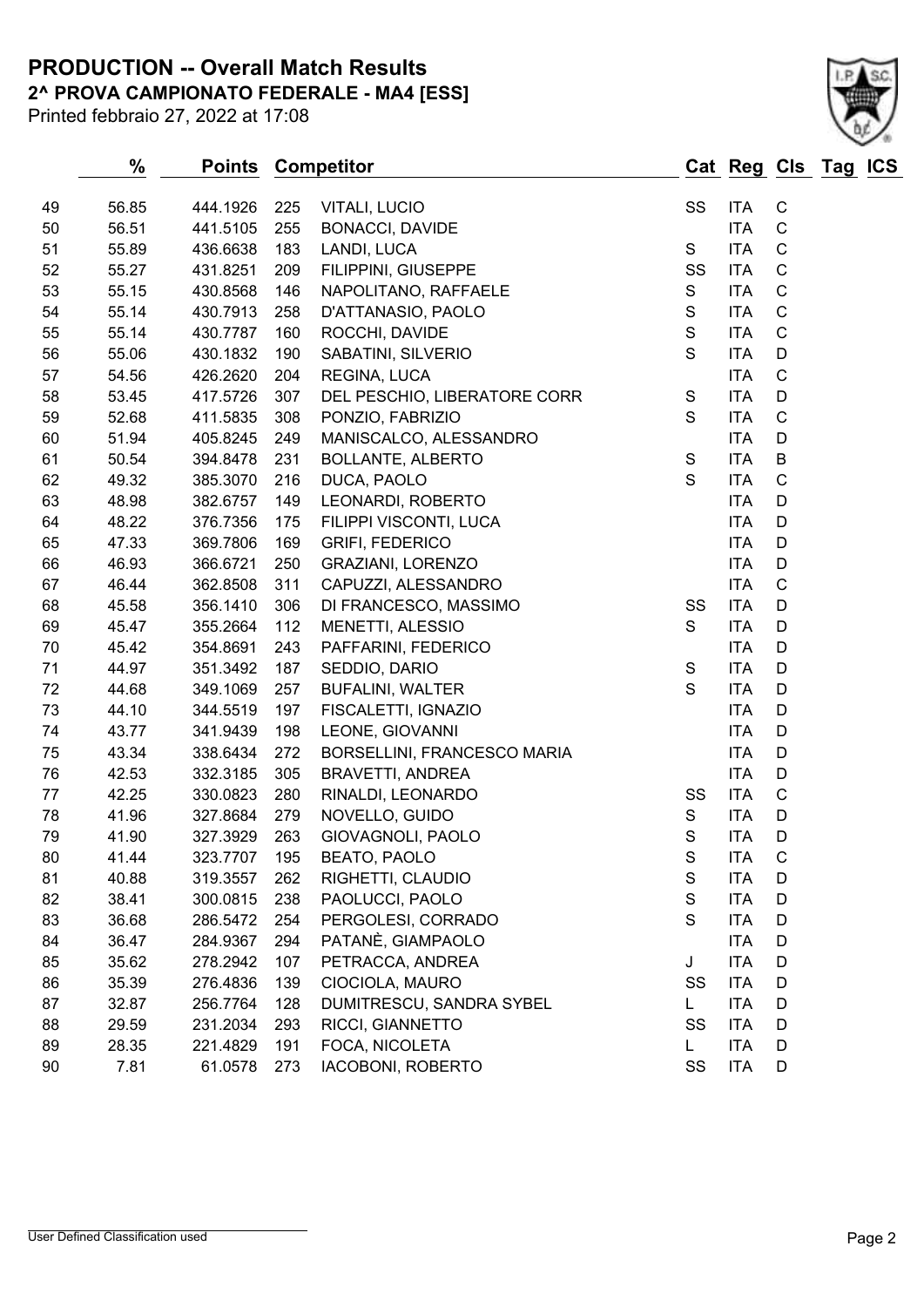**2^ PROVA CAMPIONATO FEDERALE - MA4 [ESS] PRODUCTION OPTICS -- Overall Match Results**



## **% Points Competitor Cat Reg Cls Tag ICS** 1 100.00 746.9470 202 ORSOLINI, MARCO 1 11 114 M 2 98.42 735.1401 156 MULAZZANI, GIANLUCA ITA M

| $\ensuremath{\mathsf{3}}$ | 95.99 | 717.0214 | 286 | MONCADA, FLAVIO            | $\mathbf S$  | <b>ITA</b> | M            |
|---------------------------|-------|----------|-----|----------------------------|--------------|------------|--------------|
| 4                         | 95.03 | 709.7874 | 126 | BULGHERINI, BERNARDINO     | S            | <b>ITA</b> | M            |
| 5                         | 94.92 | 709.0227 | 101 | STOLNICU, CRISTIAN         |              | <b>ITA</b> | Α            |
| 6                         | 92.67 | 692.1987 | 104 | MESCHINO, MAURO            |              | <b>ITA</b> | A            |
| $\overline{7}$            | 91.87 | 686.2429 | 113 | URBINI, FABIO              |              | <b>ITA</b> | M            |
| $\bf 8$                   | 90.54 | 676.2683 | 247 | PERUGINI, MAURO            | SS           | <b>ITA</b> | Α            |
| 9                         | 88.43 | 660.5250 | 168 | MONTANUCCI, MICHELE        |              | <b>ITA</b> | B            |
| 10                        | 87.42 | 652.9508 | 109 | DE SANTIS, EMANUELE        | J            | <b>ITA</b> | B            |
| 11                        | 85.90 | 641.6160 | 233 | MEINI, FAUSTO              | $\mathbf S$  | <b>ITA</b> | M            |
| 12                        | 85.84 | 641.1580 | 137 | CECCATTONI, EDOARDO        |              | <b>ITA</b> | B            |
| 13                        | 81.05 | 605.3842 | 178 | MASSARIZZI, GUIDO          |              | <b>ITA</b> | B            |
| 14                        | 78.35 | 585.2540 | 234 | PIAMPIANI, FABRIZIO        |              | <b>ITA</b> | A            |
| 15                        | 77.69 | 580.3050 | 166 | SMACCHI, GIOVANNI          |              | <b>ITA</b> | Α            |
| 16                        | 77.40 | 578.1227 | 134 | <b>BASTIANINI, DANIELE</b> | $\mathbf S$  | <b>ITA</b> | B            |
| 17                        | 75.39 | 563.1395 | 140 | MECOZZI, MANOLO            | S            | <b>ITA</b> | $\mathsf C$  |
| 18                        | 74.59 | 557.1285 | 135 | PIAZZINI, MARCO            | SS           | <b>ITA</b> | B            |
| 19                        | 74.17 | 554.0090 | 240 | INNOCENZI, MARCO           | $\mathbf S$  | <b>ITA</b> | $\mathsf C$  |
| 20                        | 73.52 | 549.1763 | 235 | IANNUCCI, CLEMENTE         | $\mathsf{s}$ | <b>ITA</b> | $\mathsf C$  |
| 21                        | 71.81 | 536.3866 | 206 | <b>BILANCIA, GIAMPAOLO</b> | SS           | <b>ITA</b> | $\mathsf C$  |
| 22                        | 69.15 | 516.4915 | 207 | RULLO, MARINELLA           | L.           | <b>ITA</b> | $\mathsf C$  |
| 23                        | 67.63 | 505.1577 | 270 | ELISEI, MAURO              | SS           | <b>ITA</b> | B            |
| 24                        | 67.58 | 504.7786 | 314 | <b>BORGIONI, PIERLUIGI</b> | S            | <b>ITA</b> | M            |
| 25                        | 66.24 | 494.7759 | 152 | ROSSETTI, AMEDEO           | SS           | <b>ITA</b> | $\mathsf C$  |
| 26                        | 63.46 | 474.0329 | 310 | SCATOLINI, ALESSANDRO      | $\mathbf S$  | <b>ITA</b> | B            |
| 27                        | 63.25 | 472.4619 | 158 | VAIRO, ERNESTO             | $\mathbf S$  | <b>ITA</b> | $\mathsf C$  |
| 28                        | 61.92 | 462.5131 | 212 | RAPONI, GIOVANNI           |              | <b>ITA</b> | D            |
| 29                        | 61.92 | 462.5114 | 215 | SPINELLI, MASSIMILIANO     |              | <b>ITA</b> | D            |
| 30                        | 60.29 | 450.3490 | 182 | SCOCCIA, LUCA              |              | <b>ITA</b> | D            |
| 31                        | 58.49 | 436.8829 | 256 | <b>BONACCI, GIORGIO</b>    | S            | <b>ITA</b> | B            |
| 32                        | 56.07 | 418.8427 | 266 | FABBIO, MAURO              | SS           | <b>ITA</b> | C            |
| 33                        | 55.23 | 412.5650 | 291 | LAGHEZZA, GIANLUCA         |              | <b>ITA</b> | C            |
| 34                        | 53.47 | 399.3713 | 196 | CECCANTI, MARIO            | SS           | <b>ITA</b> | $\mathsf C$  |
| 35                        | 51.45 | 384.2888 | 125 | <b>BERNINI, SONIA</b>      | Г            | <b>ITA</b> | $\mathsf C$  |
| 36                        | 51.20 | 382.4496 | 129 | MASETTI, MIRCO             | $\mathbf S$  | <b>ITA</b> | D            |
| 37                        | 47.43 | 354.2835 | 312 | SCACCIAFRATTE, ROLANDO     | SS           | <b>ITA</b> | C            |
| 38                        | 46.37 | 346.3560 | 205 | GAUDINO, ROCCO             | S            | <b>ITA</b> | D            |
| 39                        | 42.59 | 318.1417 | 199 | MINI, NICOLA               | S            | <b>ITA</b> | $\mathsf{C}$ |
| 40                        | 33.57 | 250.7404 | 299 | PIERMAROCCHI, ERNESTO      | SS           | <b>ITA</b> | D            |
| 41                        | 33.33 | 248.9506 | 269 | <b>BUFALINI, MILCO</b>     | S            | <b>ITA</b> | D            |
| 42                        | 28.95 | 216.2229 | 122 | MANNO, GIUSEPPE            | SS           | <b>ITA</b> | D            |

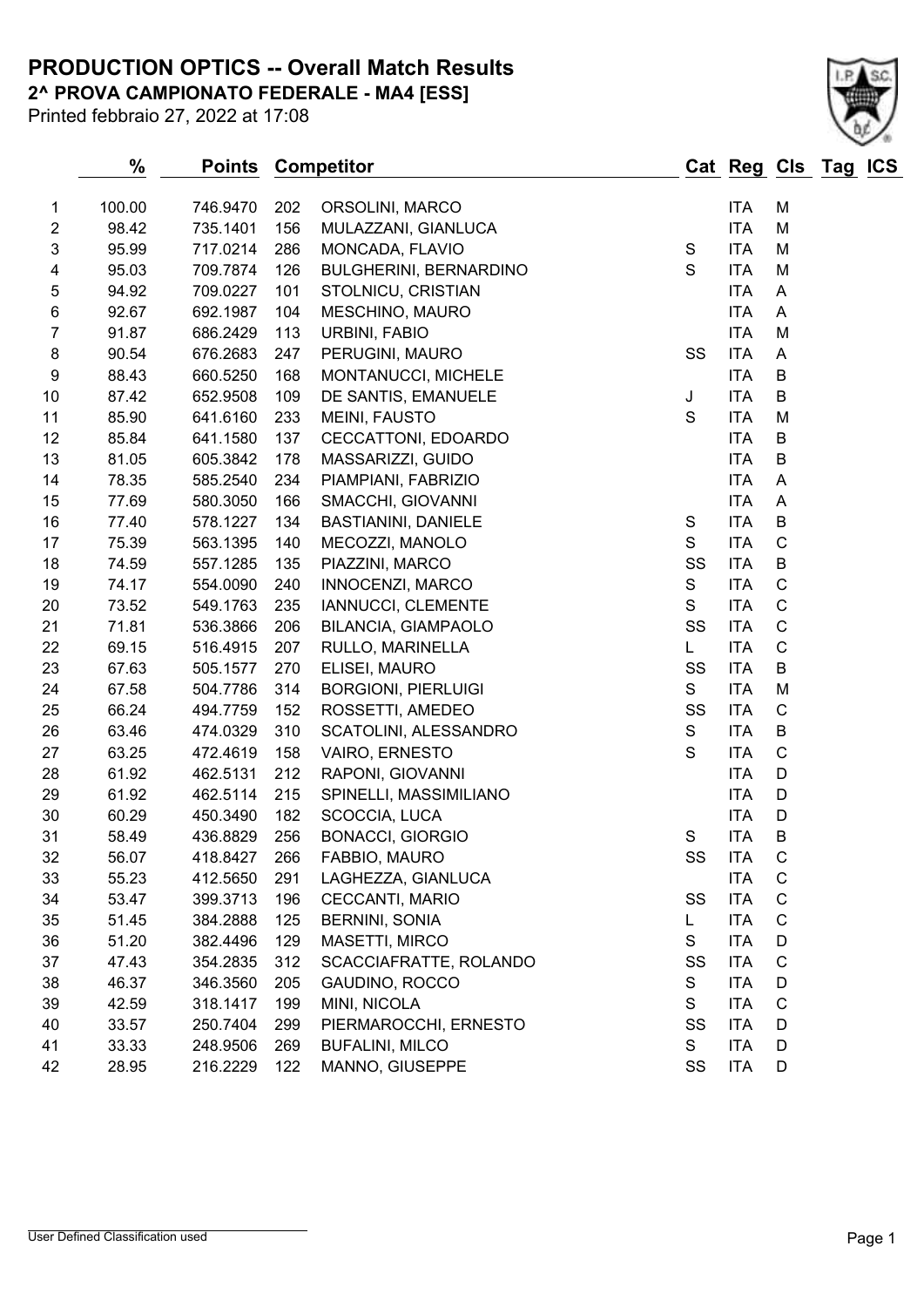Printed febbraio 27, 2022 at 17:08

| $\frac{0}{0}$ | <b>Points Competitor</b> |                                   |  |          | Cat Reg Cls Tag ICS |  |
|---------------|--------------------------|-----------------------------------|--|----------|---------------------|--|
| 100.00        |                          | 800.0000 150 SEBASTIANI, GIUSEPPE |  | SS ITA C |                     |  |
| 64.81         | 518.4992 260             | MOSCA, ANDREA                     |  | ITA D    |                     |  |

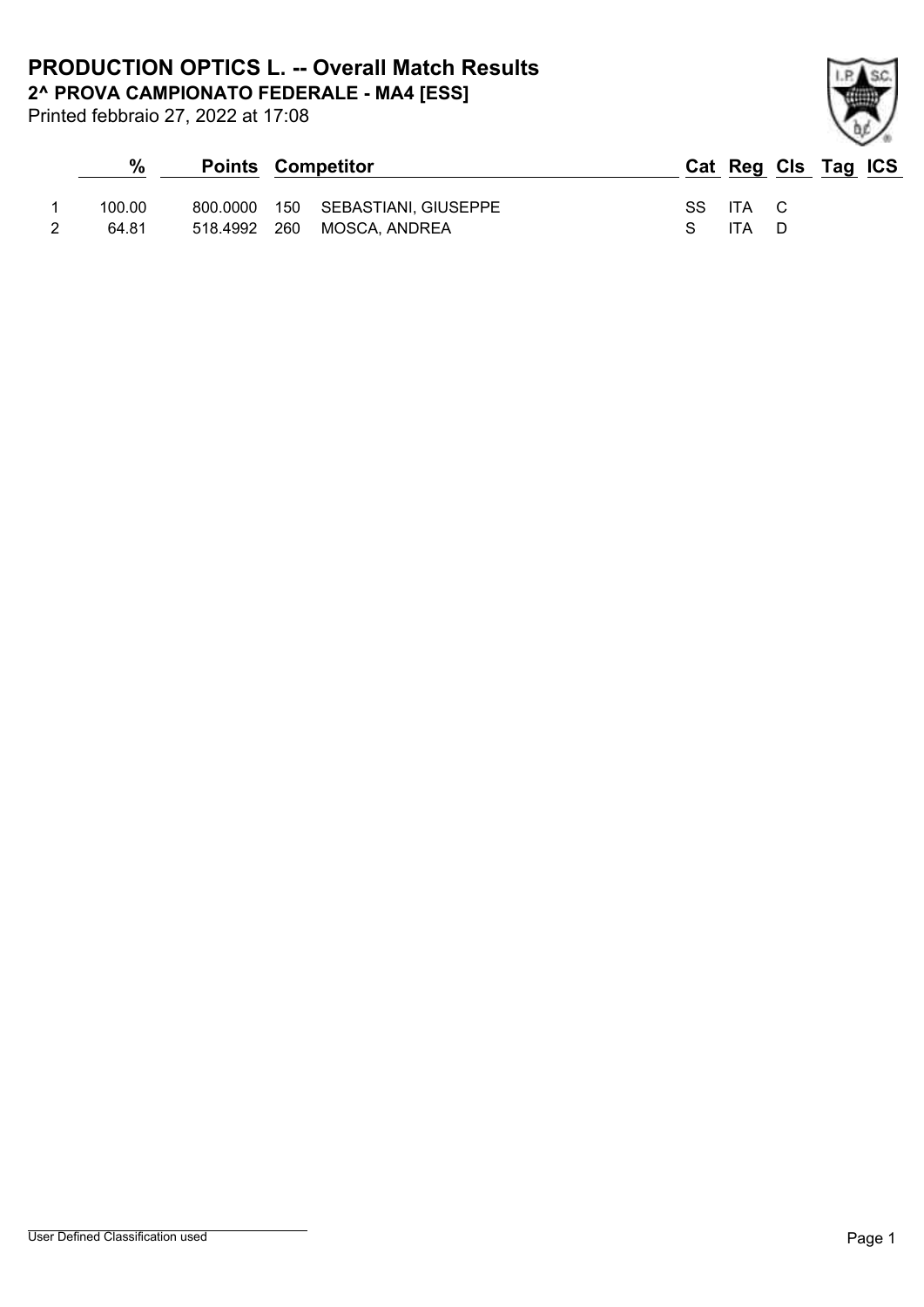**2^ PROVA CAMPIONATO FEDERALE - MA4 [ESS] REVOLVER -- Overall Match Results**

Printed febbraio 27, 2022 at 17:08

| %      | <b>Points Competitor</b> |                                 |    |       | Cat Reg Cls Tag ICS |  |
|--------|--------------------------|---------------------------------|----|-------|---------------------|--|
| 100.00 |                          | 780.5071 244 COLOMBARI, GIORGIO |    | ITA A |                     |  |
| 96.74  |                          | 755.1002 193 PAOLUCCI, STEFANO  | S. | ITA A |                     |  |

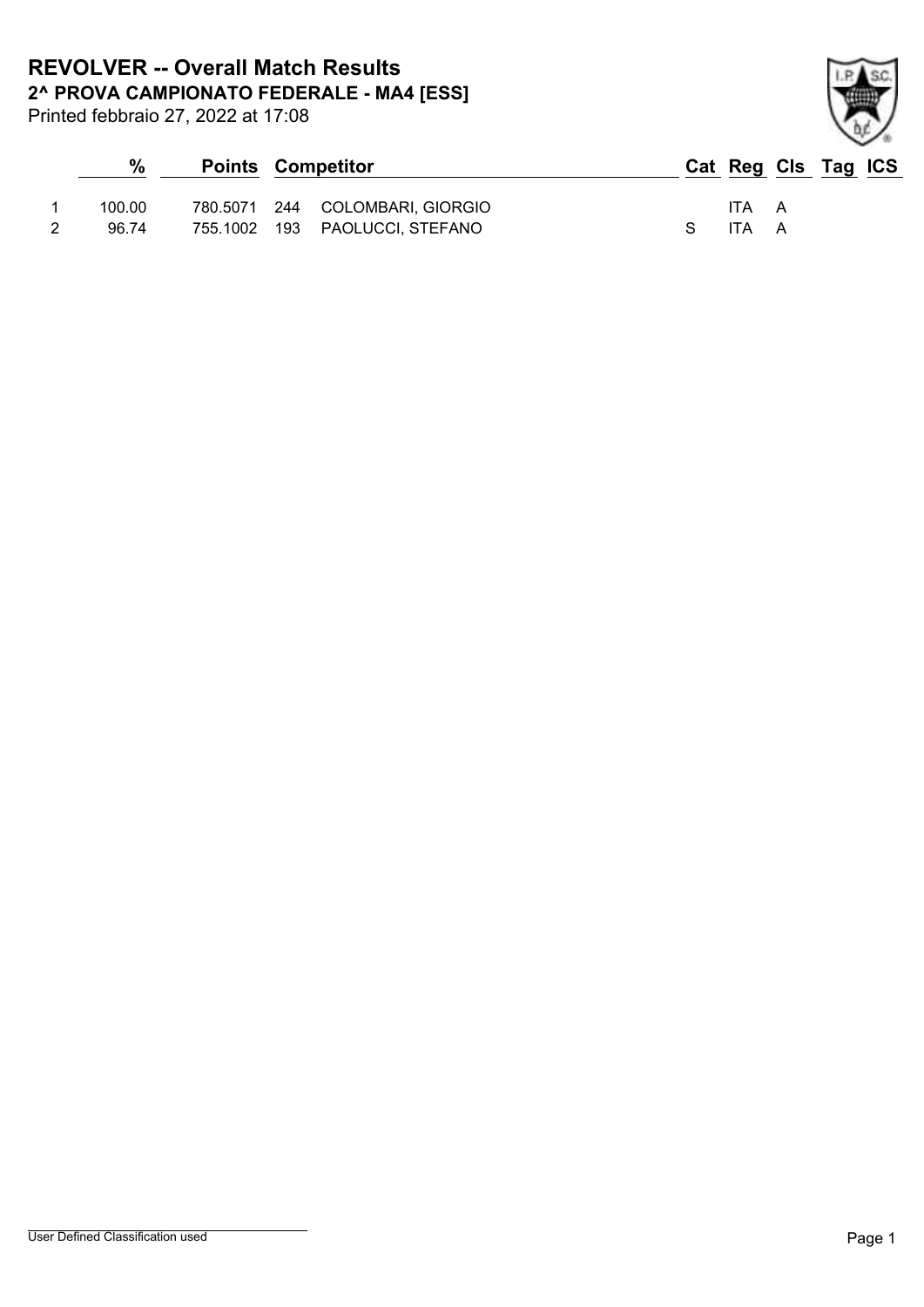**STANDARD -- Overall Match Results**

Printed febbraio 27, 2022 at 17:08

# **2^ PROVA CAMPIONATO FEDERALE - MA4 [ESS]**

|                | %      | <b>Points</b> |     | <b>Competitor</b>          |               | Cat Reg Cls Tag ICS |              |  |
|----------------|--------|---------------|-----|----------------------------|---------------|---------------------|--------------|--|
| 1.             | 100.00 | 776.0469      | 296 | BETTONI, LEONARDO          | S             | <b>ITA</b>          | <b>GM</b>    |  |
| $\overline{2}$ | 91.26  | 708.2093      | 188 | CAMAIANI, SIMONE           | ${\mathsf S}$ | <b>ITA</b>          | A            |  |
| 3              | 86.01  | 667.4949      | 276 | <b>BARANI, BRUNO</b>       | S             | <b>ITA</b>          | A            |  |
| 4              | 84.86  | 658.5480      | 123 | INNOCENTI, BARDAZZI ANDREA |               | <b>ITA</b>          | A            |  |
| 5              | 81.98  | 636.2263      | 157 | SARNO, FIORENTINO          |               | <b>ITA</b>          | A            |  |
| 6              | 81.08  | 629.2453      | 300 | ZHONGJIE, JIN              |               | <b>ITA</b>          | A            |  |
| 7              | 77.79  | 603.6944      | 303 | FRISIA, MICHELE            |               | <b>ITA</b>          | C            |  |
| 8              | 74.92  | 581.4094      | 180 | <b>BERARDI, OSCAR</b>      |               | <b>ITA</b>          | B            |  |
| 9              | 74.50  | 578.1518      | 194 | ZOLI, FAUSTO               | S             | <b>ITA</b>          | B            |  |
| 10             | 72.99  | 566.4648      | 127 | <b>GIALLI, STEFANIA</b>    | L             | <b>ITA</b>          | $\mathsf{C}$ |  |
| 11             | 72.74  | 564.5194      | 229 | SCARSCELLI, DOMENICO       | $\mathbf S$   | <b>ITA</b>          | A            |  |
| 12             | 72.49  | 562.5615      | 115 | ZBULJ, DENIS               |               | <b>ITA</b>          | B            |  |
| 13             | 71.30  | 553.3079      | 261 | <b>TORELLI, EROS</b>       |               | <b>ITA</b>          | B            |  |
| 14             | 67.82  | 526.2852      | 116 | <b>BOANINI, ALESSIO</b>    | S             | <b>ITA</b>          | B            |  |
| 15             | 67.57  | 524.3483      | 145 | CAVICCHI, MAURIZIO         | ${\mathsf S}$ | <b>ITA</b>          | B            |  |
| 16             | 64.07  | 497.2339      | 171 | MARIANI, MARCO             | ${\mathsf S}$ | <b>ITA</b>          | C            |  |
| 17             | 63.19  | 490.3610      | 192 | MAZZARELLI, DIEGO          | ${\mathsf S}$ | <b>ITA</b>          | C            |  |
| 18             | 61.84  | 479.9210      | 259 | PIERI, DANIELE             | $\mathbf S$   | <b>ITA</b>          | C            |  |
| 19             | 60.32  | 468.0733      | 159 | DOLCEMASCHIO, DAVIDE       |               | <b>ITA</b>          | D            |  |
| 20             | 55.36  | 429.6558      | 288 | DEL CANUTO, ANDREA         | S             | <b>ITA</b>          | C            |  |
| 21             | 52.91  | 410.6280      | 237 | MERULLI, MARCELLO          | S             | <b>ITA</b>          | $\mathsf{C}$ |  |
| 22             | 48.97  | 380.0649      | 302 | SANTOLINI, CESARE          |               | <b>ITA</b>          | B            |  |
|                |        |               |     |                            |               |                     |              |  |